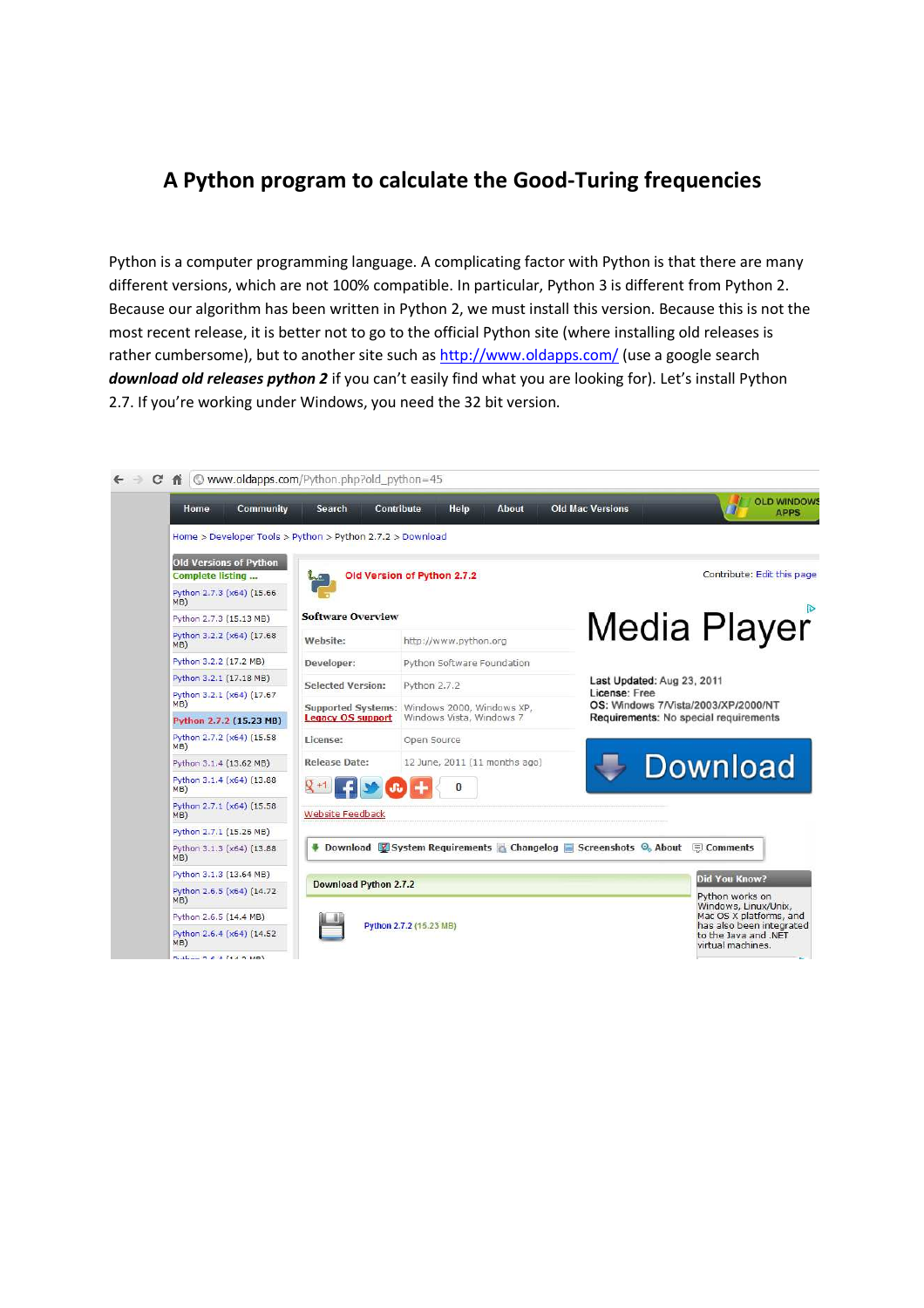| Name: python-2.7.2.msi<br>Publisher: Python Software Foundation<br>Type: Windows Installer Package<br>Cancel<br>Run<br>Mways ask before opening this file           | Do you want to run this file?                        |
|---------------------------------------------------------------------------------------------------------------------------------------------------------------------|------------------------------------------------------|
|                                                                                                                                                                     |                                                      |
|                                                                                                                                                                     |                                                      |
|                                                                                                                                                                     |                                                      |
|                                                                                                                                                                     | From: C: \Documents and Settings\marc\My Documents\D |
|                                                                                                                                                                     |                                                      |
| While files from the Internet can be useful, this file type can<br>potentially harm your computer. Only run software from publishers<br>you trust. What's the risk? |                                                      |

| Python 2.7.2 Setup |                                                                                 |  |
|--------------------|---------------------------------------------------------------------------------|--|
|                    | Select whether to install Python 2.7.2 for<br>all users of this computer.       |  |
|                    | Install for all users<br>O Install just for me (not available on Windows Vista) |  |
|                    |                                                                                 |  |
| python<br>windows  |                                                                                 |  |
|                    | Next ><br>Cancel<br>Back                                                        |  |

Follow the full installation instructions until you have Python 2.7 installed.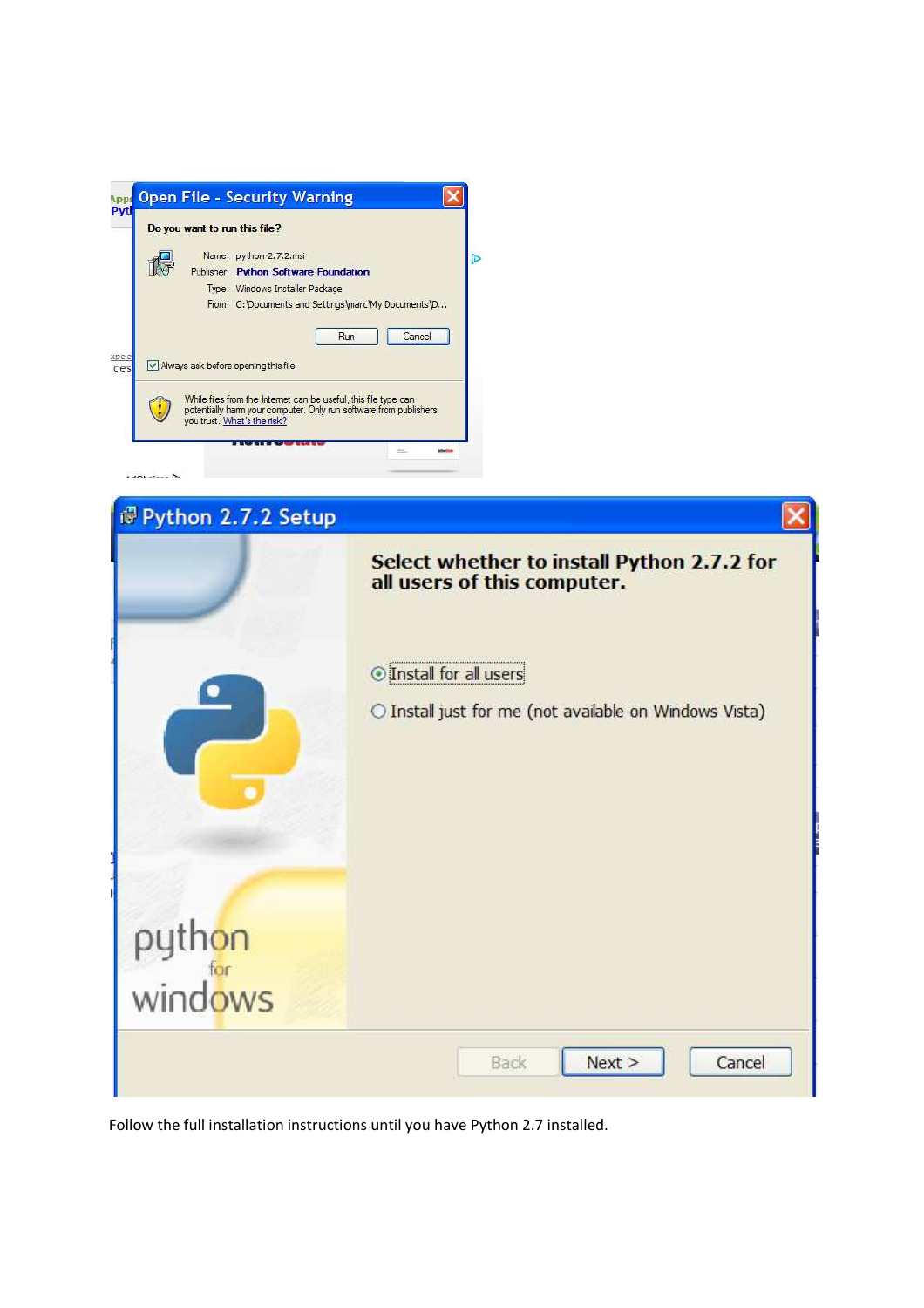Because the Good-Turing algorithm works with mathematical libraries, you need to install two additional packages Numpy and Scipy. Be careful because these libraries are version dependent. So, make sure you use the correct version. For Python 2.7, this is currently at

http://sourceforge.net/projects/numpy/files/NumPy/1.6.1/. The name of the file is *numpy-1.6.1-win32 superpack-python2.7.exe*





Finally, we need to install Scipy from (at the time of writing)

http://sourceforge.net/projects/scipy/files/scipy/0.9.0/ (name of the file *scipy-0.9.0-win32-superpackpython2.7.exe*)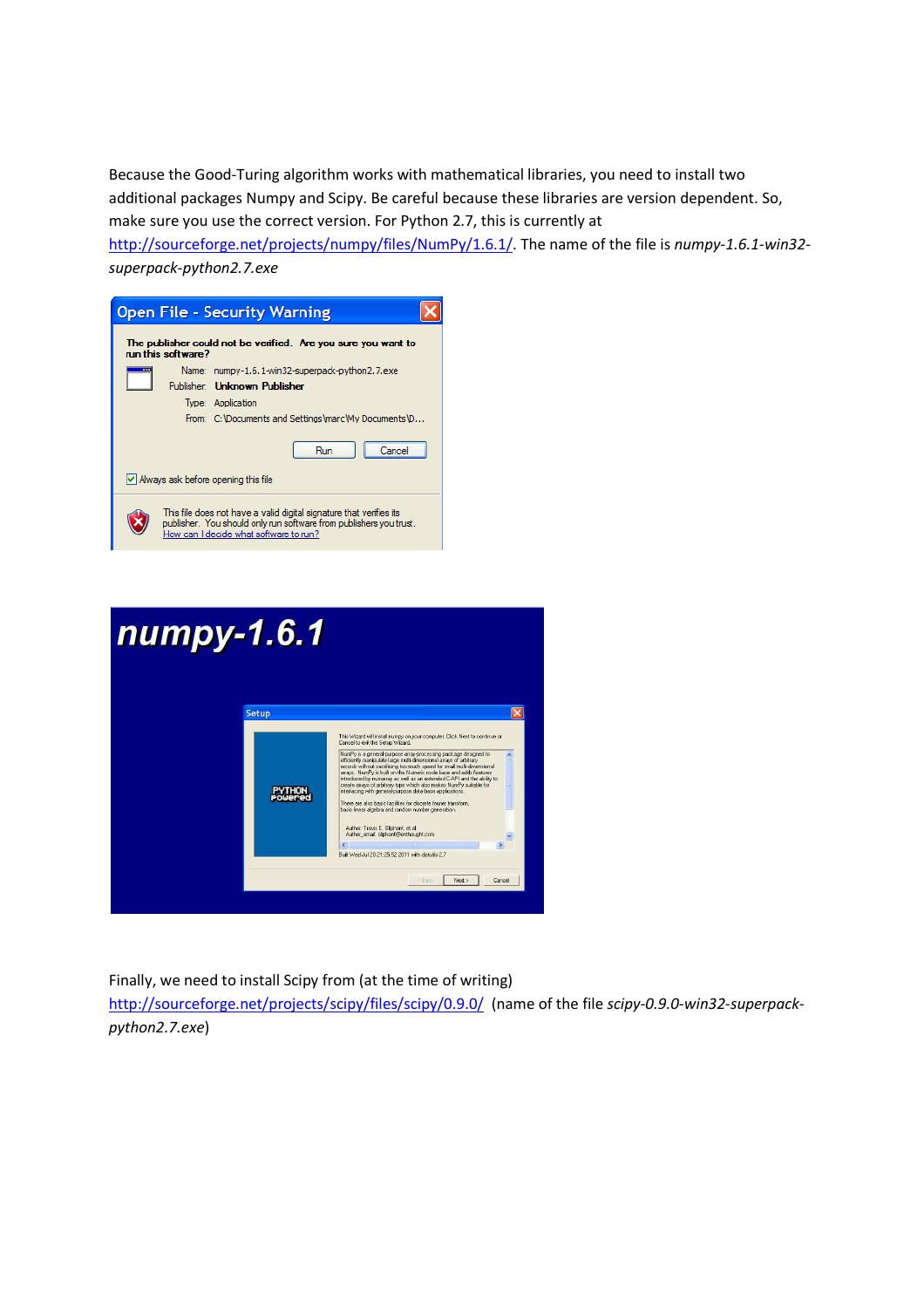| fic Library for Python .xx edschofield, ericjones, jarrodmillman, teoliphant, tvaught |  |                                                                                                                                           |                         |  |  |
|---------------------------------------------------------------------------------------|--|-------------------------------------------------------------------------------------------------------------------------------------------|-------------------------|--|--|
|                                                                                       |  | <b>Open File - Security Warning</b>                                                                                                       |                         |  |  |
| Support<br>iews                                                                       |  | The publisher could not be verified. Are you sure you want to<br>run this software?                                                       |                         |  |  |
| n? Download scipy.                                                                    |  | Name: scipy-0.9.0-win32-superpack-python2.7.exe<br>Publisher: Unknown Publisher                                                           |                         |  |  |
|                                                                                       |  | Type: Application<br>From: C:\Documents and Settings\marc\My Documents\D                                                                  |                         |  |  |
|                                                                                       |  | Run<br>Cancel                                                                                                                             | J2EE                    |  |  |
| irg-macosx10.3.dmg                                                                    |  | √ Always ask before opening this file                                                                                                     | content to<br>pag<br>ww |  |  |
| irg-macosx10.3.dmg                                                                    |  | This file does not have a valid digital signature that verifies its<br>publisher. You should only run software from publishers you trust. |                         |  |  |
| irg-macosx10.3.dmg                                                                    |  | How can I decide what software to run?                                                                                                    |                         |  |  |
|                                                                                       |  | 2011-03-01<br>8.8 kB                                                                                                                      |                         |  |  |



You can now open the Python shell using Programs under the Windows Start button.

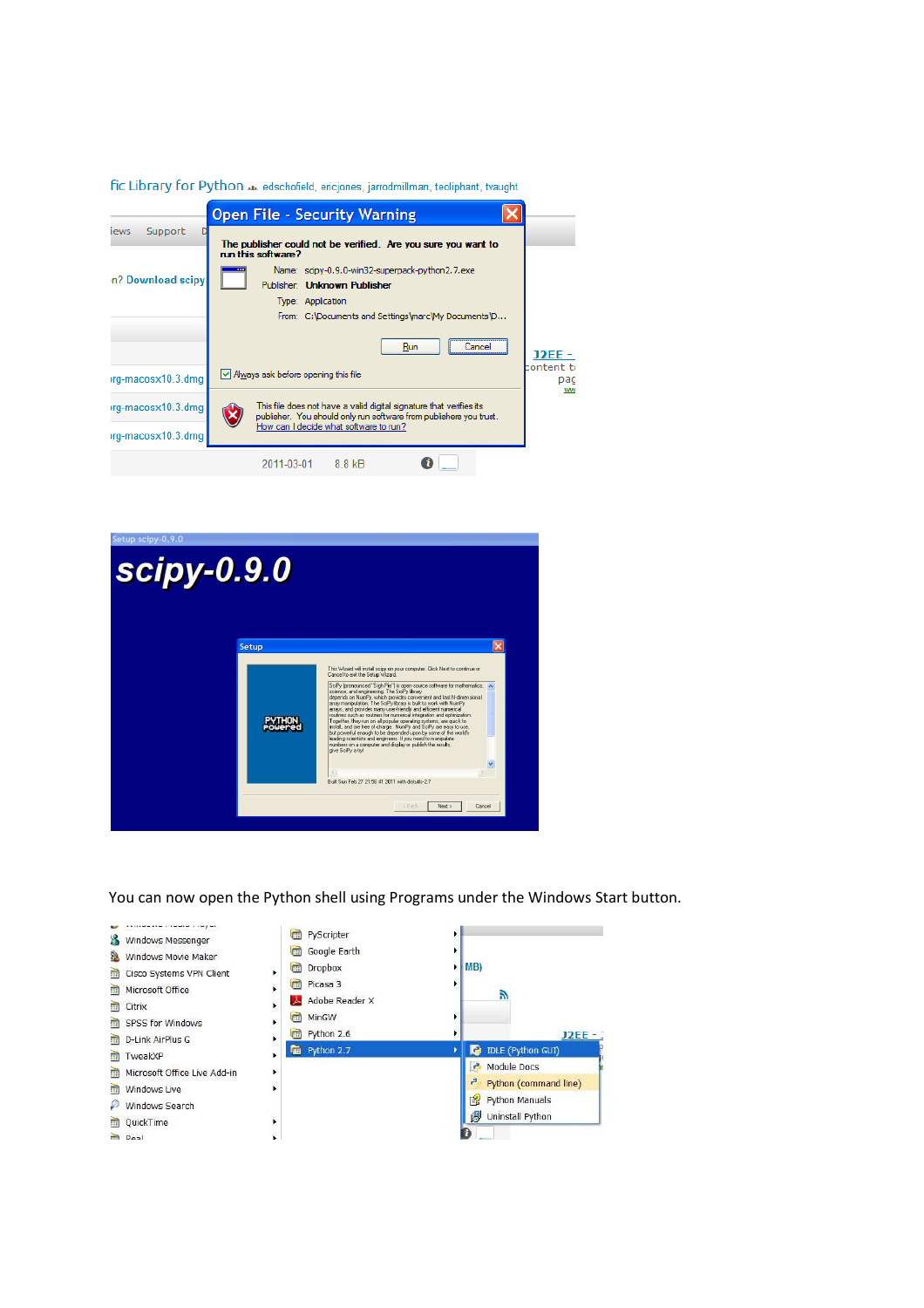

Write *import numpy* and enter; write *import scipy* and enter

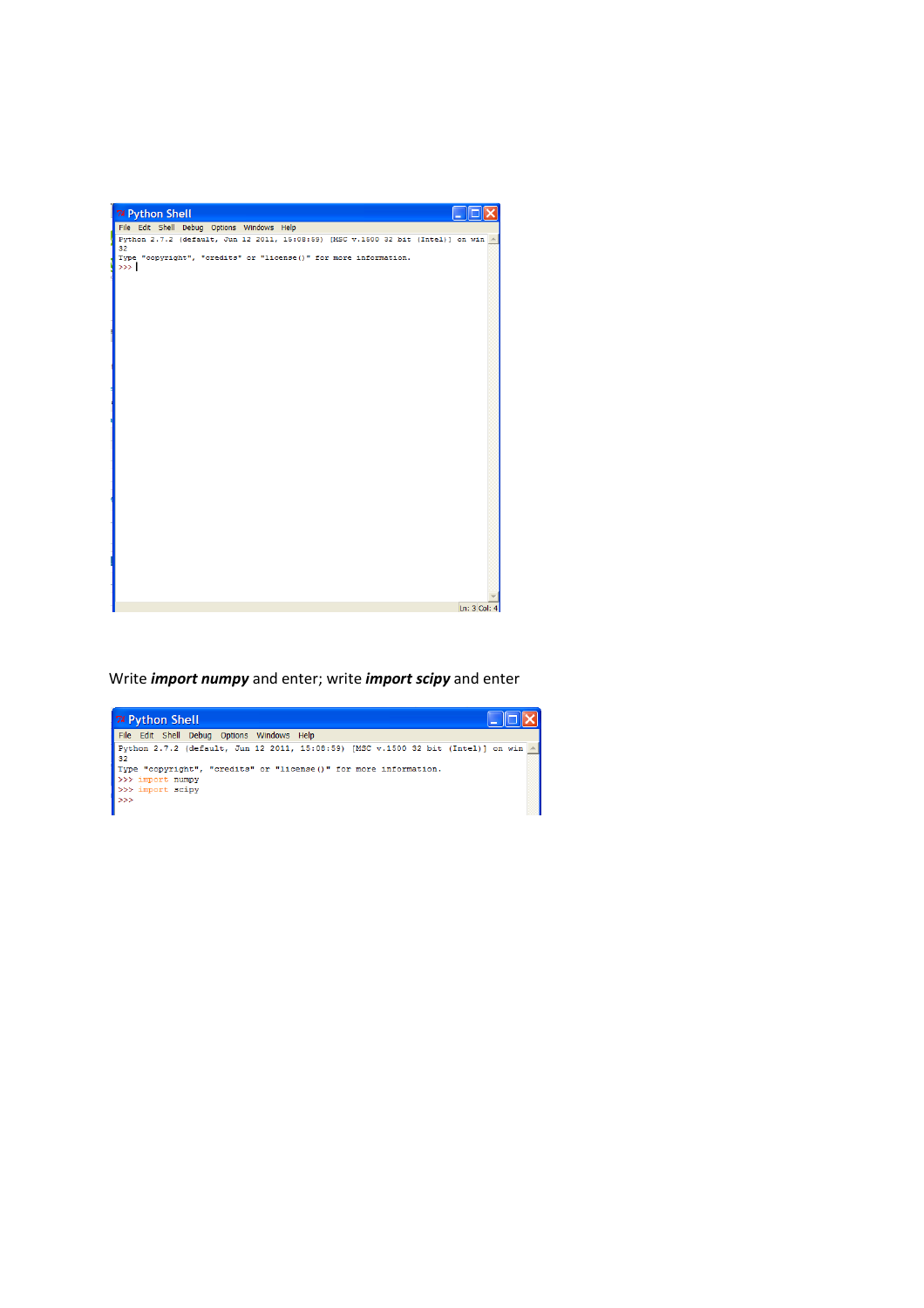Now that you have python and the associated libraries installed, you can run the Good-Turing algorithm. To install the algorithm, save the file sgt.tar.gz or sgt.zip in the directory you want to. These are compressed files. The former is in a much-used format in the programming world, but which MS Windows does not recognize. If you have no special decompressor installed, you'll better work with the latter.

If everything went well, you should have four files in your directory: sgt.py, sgtInp.py (be careful: the middle letter is the capital I), tmpCounts.txt, and tmpSpec.txt. To these, we can add two more files related to the toy corpus we are working with in the article: toyCounts.txt and toySpec.txt. To create these, open Notepad or some other basic text processor (not MS Word!) and enter your data. Make sure there is a tab between the entries of the two columns. This is how the toyCounts.txt file looks like:

| D toyCounts.txt - Notepad                                                                                                                                                                                                                                                                                                                                                                                                                                                                                                                                           |   |      |  |
|---------------------------------------------------------------------------------------------------------------------------------------------------------------------------------------------------------------------------------------------------------------------------------------------------------------------------------------------------------------------------------------------------------------------------------------------------------------------------------------------------------------------------------------------------------------------|---|------|--|
| File<br>Edit<br>Format View                                                                                                                                                                                                                                                                                                                                                                                                                                                                                                                                         |   | Help |  |
| 1<br>once<br>1<br>upon<br>3<br>a<br>time<br>1<br>1<br>down<br>2<br>on<br>1<br>an<br>o1d<br>1<br>farm<br>1<br>$\frac{1}{2}$<br>lived<br>duck<br>family<br>3<br>and<br>mother<br>1<br>had<br>1<br>1<br>been<br>sitting<br>1<br>clutch<br>1<br>of<br>1<br>1<br>new<br>$\frac{2}{2}$<br>eggs<br>one<br>1<br>nice<br>1<br>morning<br>$\overline{a}$<br>the<br>hatched<br>1<br>1<br>out<br>1<br>popped<br>six<br>1<br>chirpy 1<br>ducklings<br>but<br>1<br>1<br>egg<br>1<br>was<br>bigger<br>1<br>than<br>1<br>1<br>rest<br>it<br>1<br>did<br>1<br>1<br>not<br>1<br>hatch | 1 |      |  |
|                                                                                                                                                                                                                                                                                                                                                                                                                                                                                                                                                                     |   |      |  |

Save the file in the same directory as the file sgtInp.py is located in. Now make the toySpec.txt file. Again make sure that there is a tab between the entries on a line.

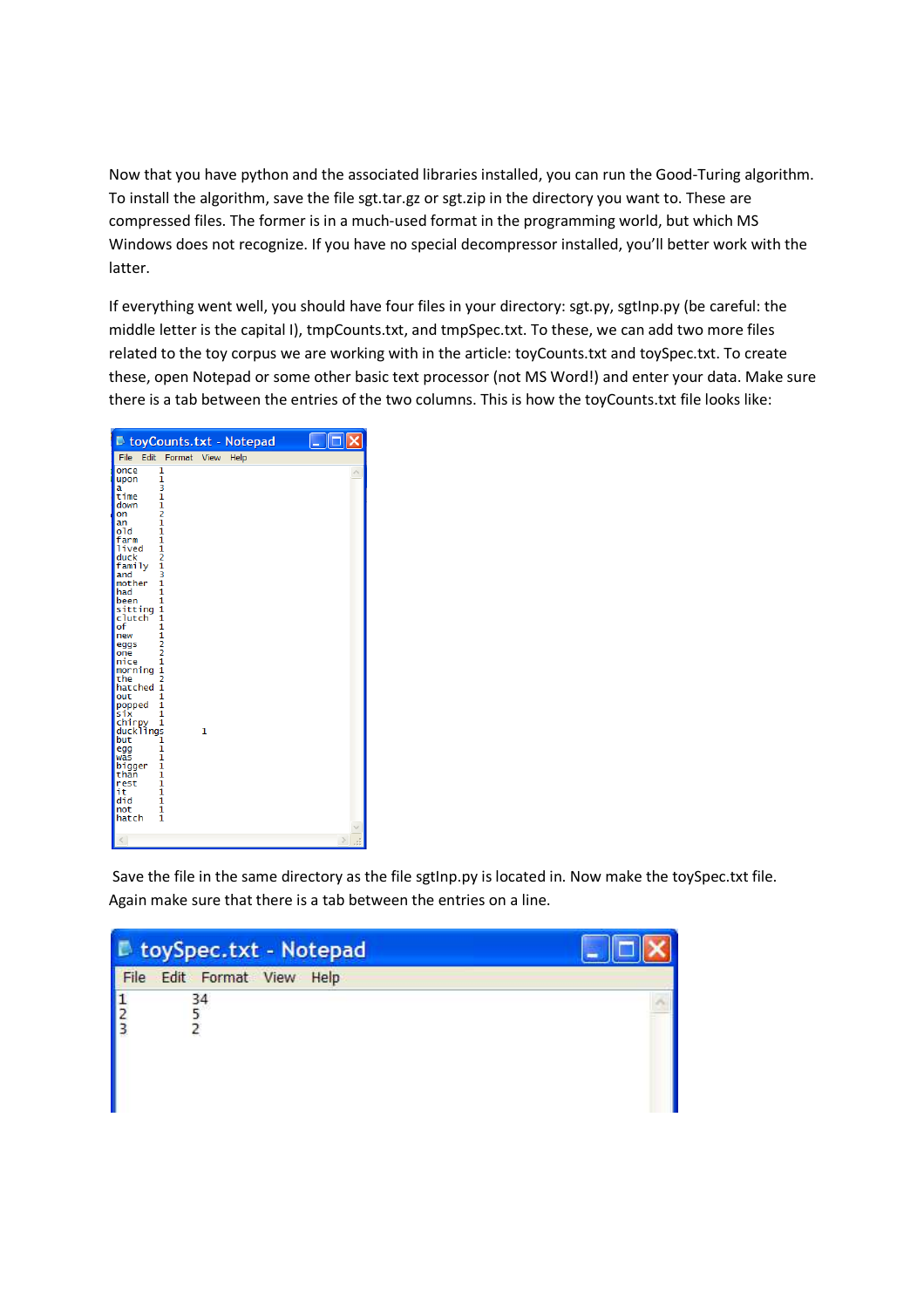Go to your Python Shell and open the file *sgtInp.py* from the directory in which you saved it.



| The sgtInp.py - E:\Kevin Diependaele\Files frequency analyses a                   |
|-----------------------------------------------------------------------------------|
| File Edit Format Run Options Windows Help                                         |
| from sqt import *                                                                 |
|                                                                                   |
| $c=0$                                                                             |
| inpType='na'                                                                      |
| while inpType.strip('\'\"')!='counts' and inpType.strip('\'\"')!='spectrum':      |
| $if c == 0:$<br>$inpType=raw input('\\n\tInput type ('counts)' or \tspectrum');\$ |
| else:                                                                             |
| inpTvpe=raw input('\n\tUnknown input type: choose \'counts\' or                   |
| $c == 1$                                                                          |
| inpType=inpType.strip('\'\"')                                                     |
|                                                                                   |
| $c=0$                                                                             |
| $o$ k=False                                                                       |
| while ok==False:<br>$if c == 0:$                                                  |
| fname=raw input('\n\tFilename (e.g., \'counts.txt\');\n\t')                       |
| else:                                                                             |
| fname=raw input('\n\tNo such file: \'\s\'. Try again:\n\t' \\$ fna                |
| fname=fname.strip('\'\"')                                                         |
| <b>LYV</b>                                                                        |
| $f = file("3s" 3 fname,'rU')$                                                     |
| $ok=True$                                                                         |
| except IOError:                                                                   |
| $ok=Fa1se$                                                                        |
| $c == 1$                                                                          |
| header='na'                                                                       |
| while header.strip('\'\"')!='y' and header.strip('\'\"')!='n':                    |
| header=raw input('\n\tHeader in input file? (\'y\' or \'n\')\n\t')                |
| header=header.strip('\'\"') =='v'                                                 |
|                                                                                   |
| lines=[line.strip().split('\t') for line in f.readlines()]                        |
| if header == True:                                                                |
| headertxt= $\sqrt{t}$ . join(lines[0])                                            |
| lines=[line for line in lines[1:]]                                                |
| $f$ .close()                                                                      |
| f=file('%s SGT.txt' % fname.split('.')[0],'w')                                    |
| if inpType=='counts':                                                             |
| Ln: $1$ Col: $0$                                                                  |
|                                                                                   |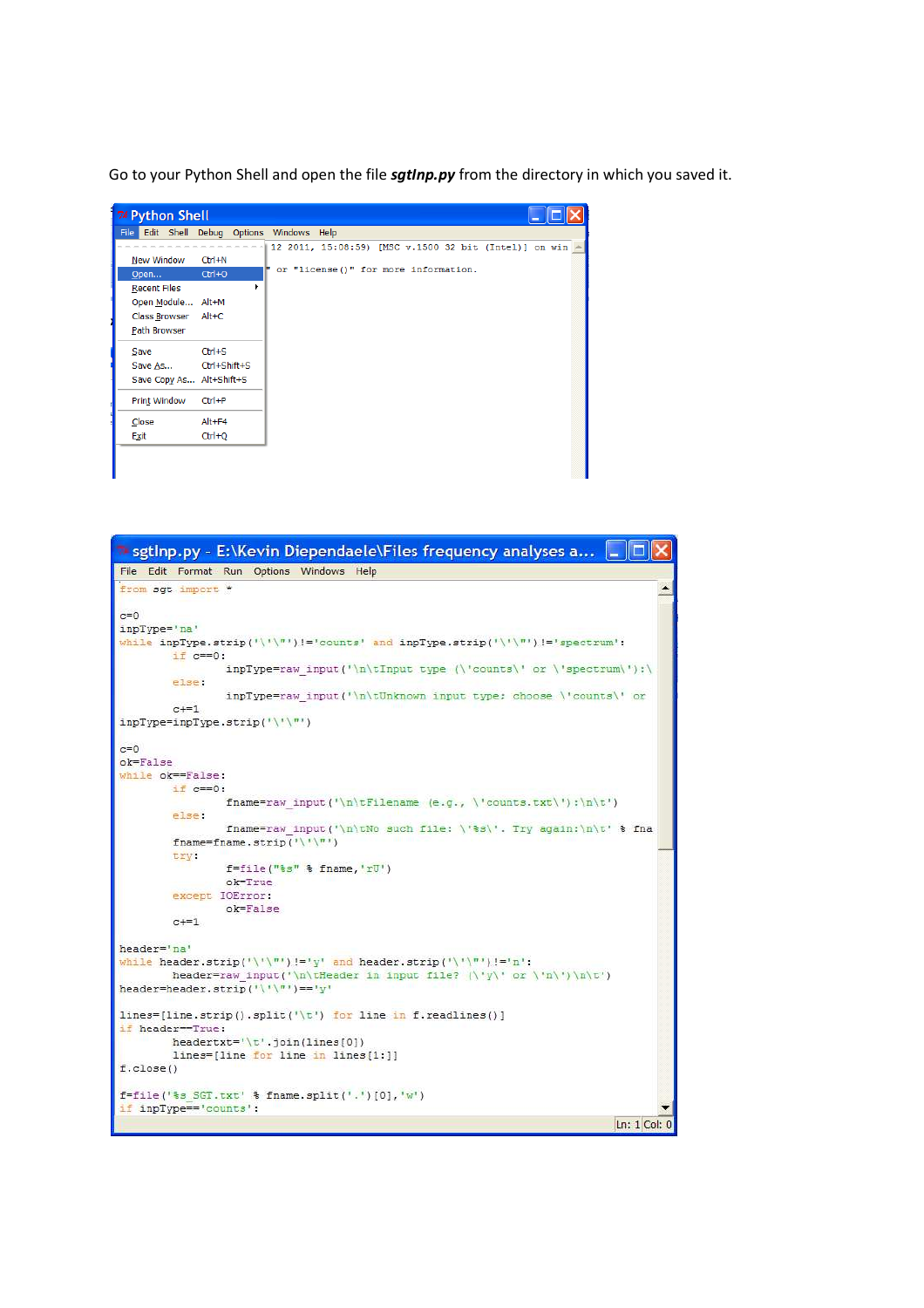## Click on Run:



Input the required data to get the outputfile:

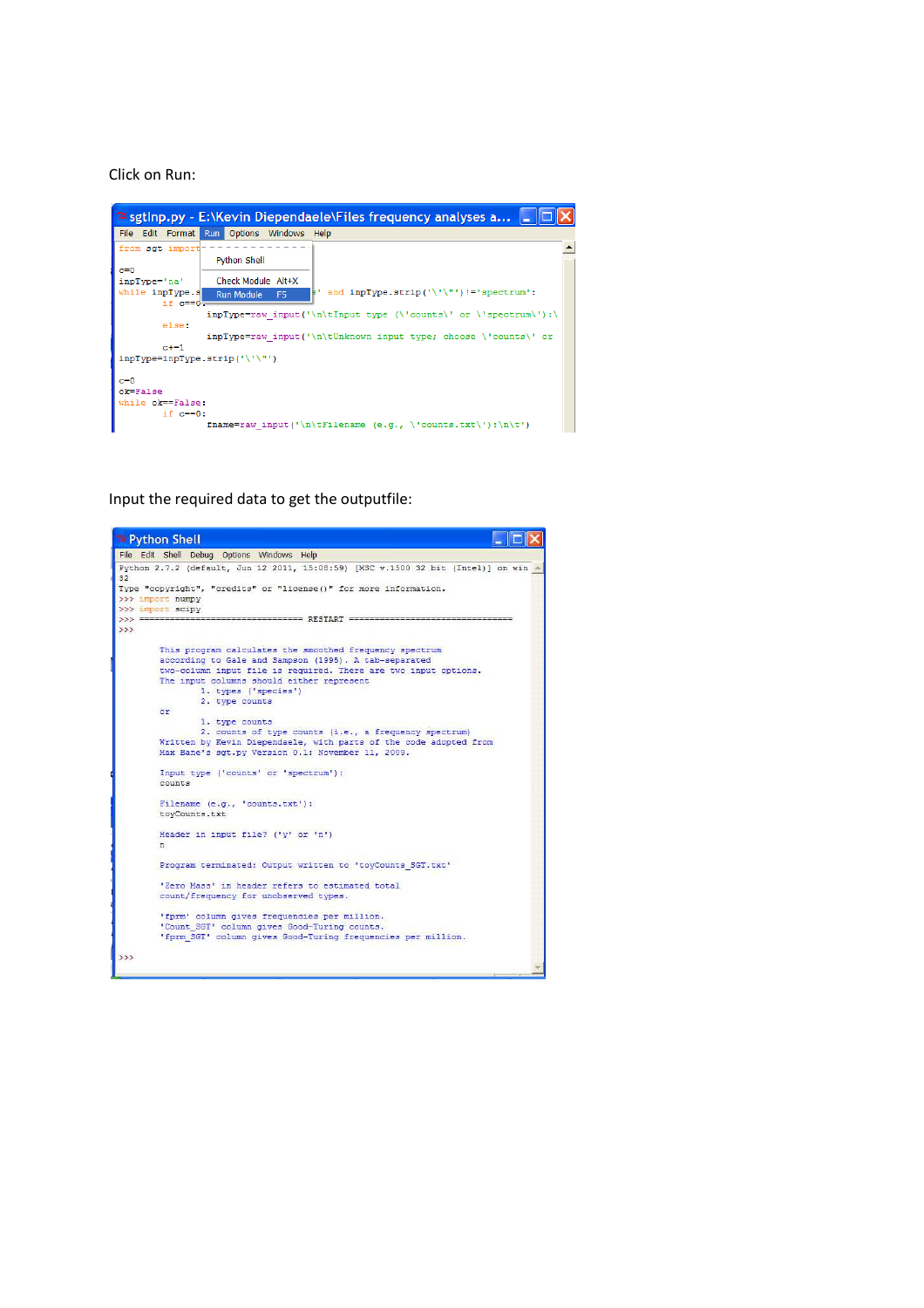Open the file *toyCounts\_SGT.txt* to see the output. In this file you get the output both as raw counts and as frequencies per million. So, the zero mass is 34/50 or 680,000 pm. The words observed once (or 20,000 pm) get a recalculated frequency of .26/50 or 5,219 pm. The words observed twice have a new frequency of .83/50 or 16,534 pm. Finally, the words observed three times have a new frequency of 1.50/50 or 29,942 pm.

| B.                    |                  | toyCounts SGT.txt - Notepad                                         |  |
|-----------------------|------------------|---------------------------------------------------------------------|--|
| File                  | Edit Format View | Help                                                                |  |
| Type                  | Count            | $form_SGT(Zero Mass=680000.0)$<br>Count_SGT(Zero Mass=34.0)<br>fprm |  |
| once                  | $\mathbf{1}$     | 20000.0 0.260947758614<br>5218.95517228                             |  |
| upon                  |                  | 20000.0 0.260947758614<br>5218.95517228                             |  |
| a                     | 1311211121       | 60000.0 1.49707845262<br>29941.5690524                              |  |
| time                  |                  | 20000.0 0.260947758614<br>5218.95517228                             |  |
| down                  |                  | 20000.0 0.260947758614<br>5218.95517228                             |  |
| on                    |                  | 16534.4772075<br>40000.0 0.826723860375                             |  |
| an                    |                  | 20000.0 0.260947758614<br>5218.95517228                             |  |
| o1d                   |                  | 20000.0 0.260947758614<br>5218.95517228                             |  |
| farm                  |                  | 20000.0 0.260947758614<br>5218.95517228                             |  |
| lived                 |                  | 5218.95517228<br>20000.0 0.260947758614                             |  |
| duck                  |                  | 40000.0 0.826723860375<br>16534.4772075                             |  |
| family                |                  | 20000.0 0.260947758614<br>5218.95517228                             |  |
| and                   | 3                | 60000.0 1.49707845262<br>29941.5690524                              |  |
| mother                | 1                | 20000.0 0.260947758614<br>5218.95517228                             |  |
| had                   | $\mathbf{1}$     | 20000.0 0.260947758614<br>5218.95517228                             |  |
| been                  | $\mathbf{1}$     | 5218.95517228<br>20000.0 0.260947758614                             |  |
| sitting               | 1                | 5218.95517228<br>20000.0 0.260947758614                             |  |
| clutch                | $\mathbf{1}$     | 20000.0 0.260947758614<br>5218.95517228                             |  |
| of                    | $\mathbf{1}$     | 5218.95517228<br>20000.0 0.260947758614                             |  |
| new                   |                  | 5218.95517228<br>20000.0 0.260947758614                             |  |
| eggs                  | $\frac{1}{2}$    | 40000.0 0.826723860375<br>16534.4772075                             |  |
| one                   |                  | 40000.0 0.826723860375<br>16534.4772075                             |  |
| nice                  | $\mathbf{1}$     | 20000.0 0.260947758614<br>5218.95517228                             |  |
| morning               | 1                | 20000.0 0.260947758614<br>5218.95517228                             |  |
| the                   | $\overline{c}$   | 40000.0 0.826723860375<br>16534.4772075                             |  |
| hatched 1             |                  | 5218.95517228<br>20000.0 0.260947758614                             |  |
| out                   | 1                | 20000.0 0.260947758614<br>5218.95517228                             |  |
| popped                | 1                | 5218.95517228<br>20000.0 0.260947758614                             |  |
| six                   | $\mathbf{1}$     | 5218.95517228<br>20000.0 0.260947758614                             |  |
|                       |                  | 20000.0 0.260947758614<br>5218.95517228                             |  |
| chirpy 1<br>ducklings |                  | 20000.0 0.260947758614<br>5218.95517228<br>1                        |  |
| but                   | 1                | 5218.95517228<br>20000.0 0.260947758614                             |  |
| egg                   | 1                | 20000.0 0.260947758614<br>5218.95517228                             |  |
|                       |                  |                                                                     |  |
|                       |                  |                                                                     |  |

You get the same information if you run the toySpec.txt file: